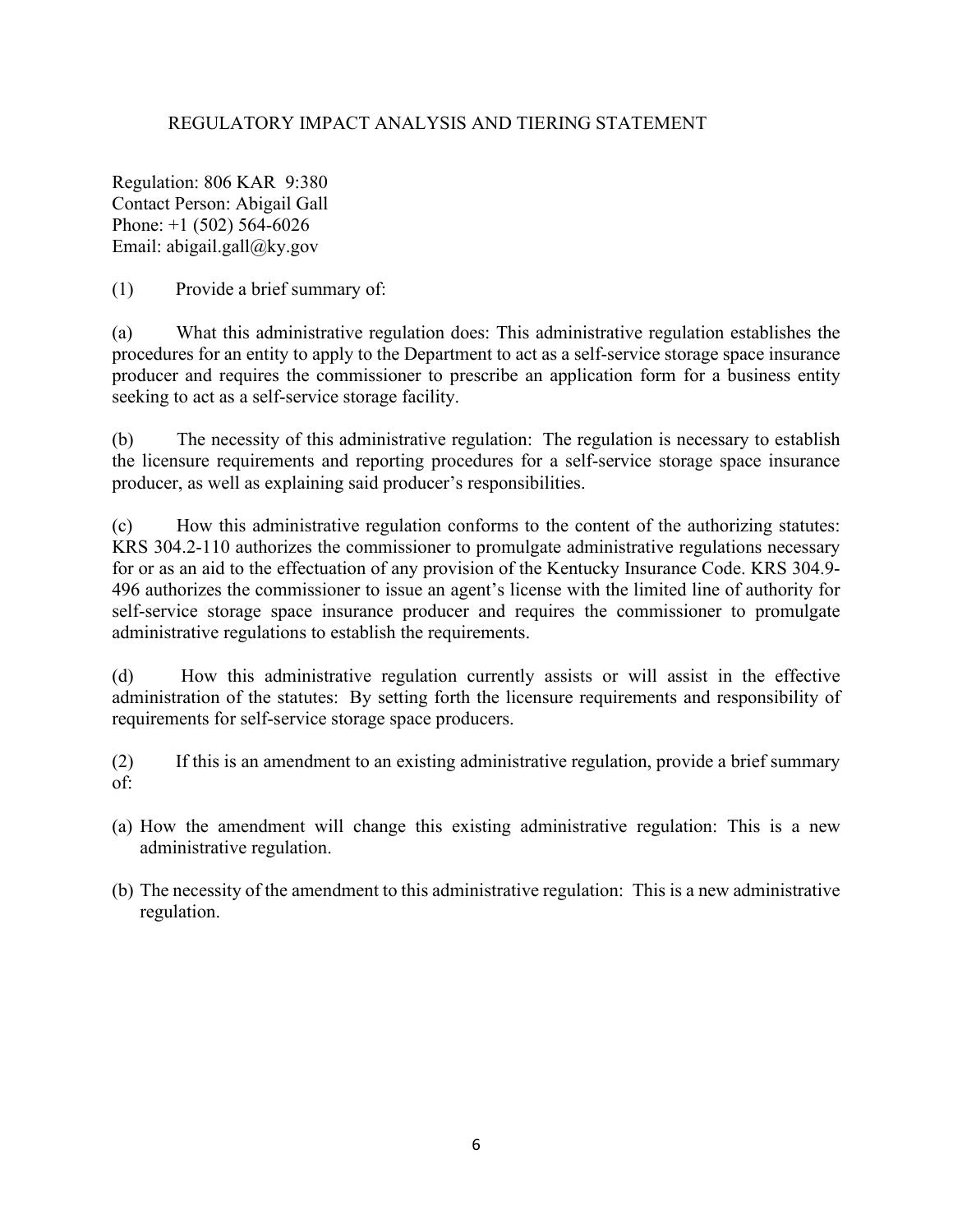(c) How the amendment conforms to the content of the authorizing statutes: This is a new administrative regulation.

(d) How the amendment will assist in the effective administration of the statutes: This is a new administrative regulation.

(3) List the type and number of individuals, businesses, organizations, or state and local governments affected by this administrative regulation: there are currently 191 self-service storage space producers.

(4) Provide an analysis of how the entities identified in the previous question will be impacted by either the implementation of this administrative regulation, if new, or by the change, if it is an amendment, including:

(a) List the actions each of the regulated entities have to take to comply with this regulation or amendment: Those who wish to be licensed as a self-service storage insurance producer will have to file the appropriate application with the Department.

(b) In complying with this administrative regulation or amendment, how much will it cost each of the entities:

1.Resident individual license, forty (40) dollars and an additional forty (40) dollars for each line of authority;

2.Nonresident individual license, fifty (50) dollars and an additional fifty (50) dollars for each line of authority;

3.Resident business entity license, \$100 and an additional \$100 for each line of authority; and

4.Nonresident business entity license, \$120 and an additional \$120 for each line of authority.

(c) As a result of compliance, what benefits will accrue to the entities: Entities will be properly licensed under the insurance code.

(5) Provide an estimate of how much it will cost the administrative body to implement this administrative regulation: This does not associate a cost on the department to implement this administrative regulation's provisions.

(a) Initially: Implementation of this amendment is not anticipated to have an initial cost on the Department of Insurance.

(b) On a continuing basis: Implementation of this amendment is not anticipated to have an on-going cost on the Department of Insurance.

(6) What is the source of the funding to be used for the implementation and enforcement of this administrative regulation: The Department will use funds from its current operational budget to perform the tasks necessary.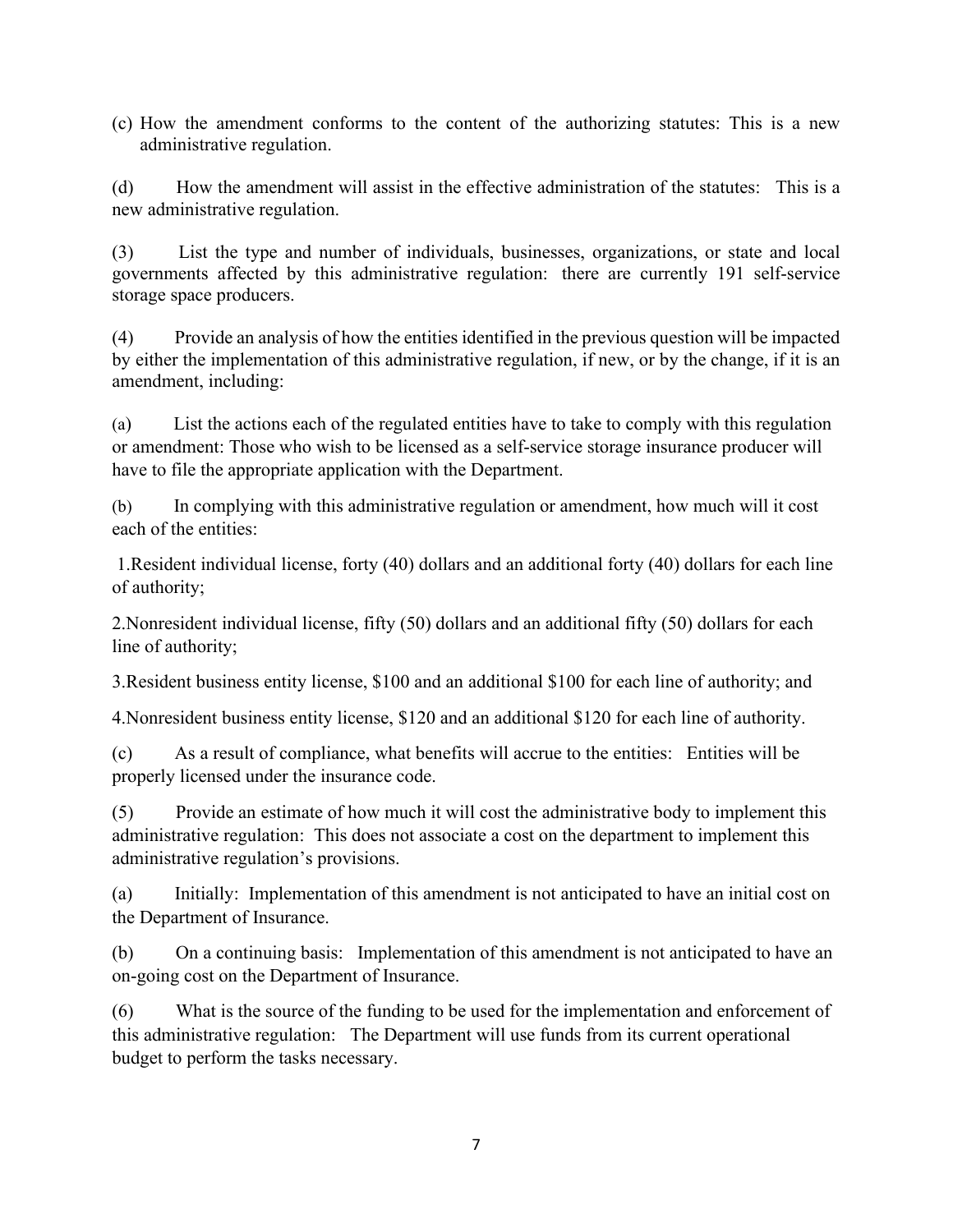(7) Provide an assessment of whether an increase in fees or funding will be necessary to implement this administrative regulation, if new, or by the change if it is an amendment: An increase of fees will not be necessary because additional personnel is likely unnecessary.

(8) State whether or not this administrative regulation established any fees or directly or indirectly increased any fees: This administrative regulation does not directly establish any new fees.

(9) TIERING: Is tiering applied? Explain why or why not. Tiering is not applied because this regulation applies equally to all self-service storage licensees.